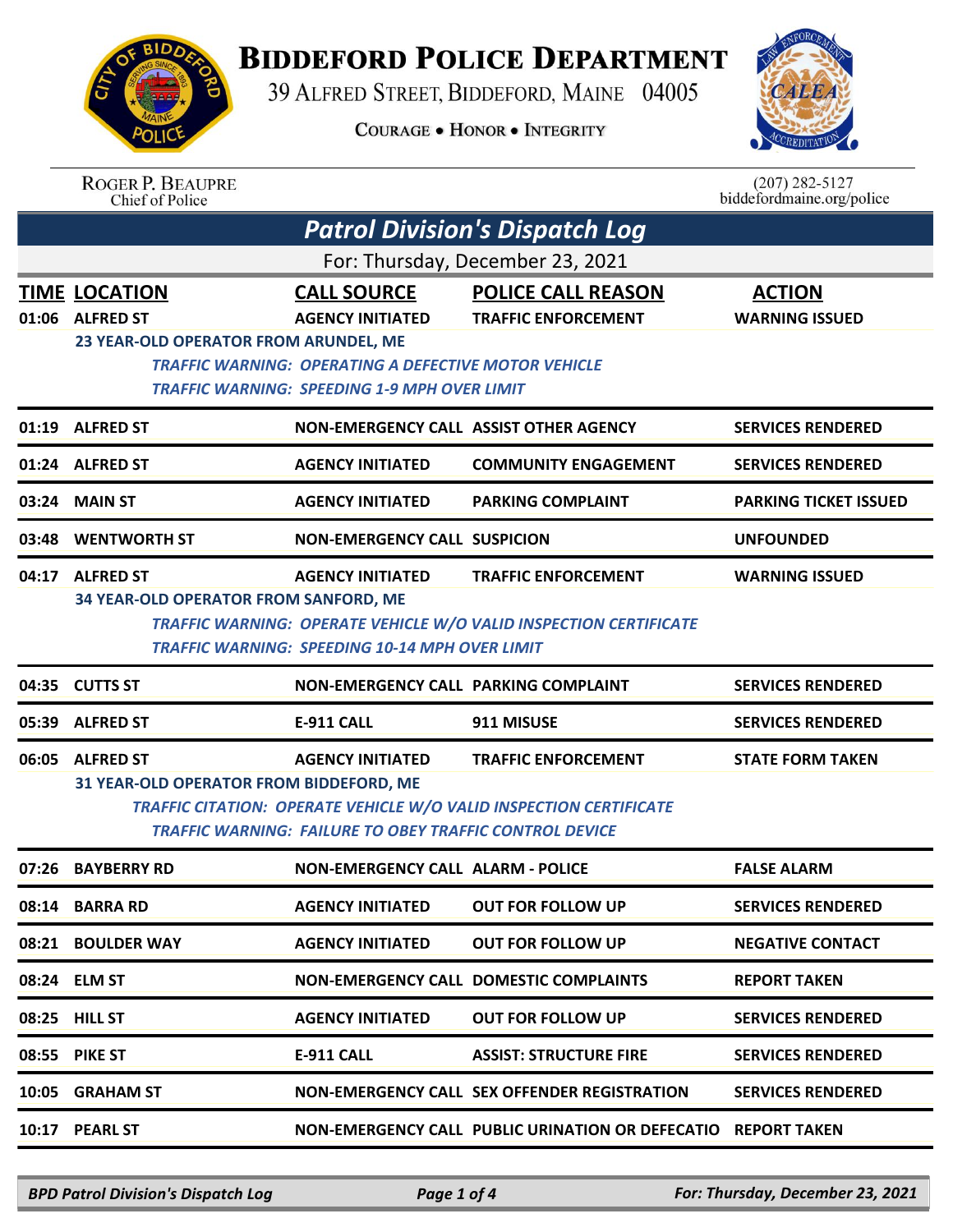|       | <b>TIME LOCATION</b><br>10:22 BRADBURY ST                  | <b>CALL SOURCE</b><br><b>NON-EMERGENCY CALL ASSIST CITIZEN</b>                          | <b>POLICE CALL REASON</b>                                    | <b>ACTION</b><br><b>SERVICES RENDERED</b> |
|-------|------------------------------------------------------------|-----------------------------------------------------------------------------------------|--------------------------------------------------------------|-------------------------------------------|
|       | 10:26 SEA SPRAY DR                                         | <b>NON-EMERGENCY CALL ALARM - POLICE</b>                                                |                                                              | <b>BUILDING CHECK/SECURE</b>              |
|       | 11:27 ALFRED ST                                            | <b>E-911 CALL</b>                                                                       | <b>DISABLED VEHICLE</b>                                      | <b>GONE ON ARRIVAL</b>                    |
|       | 11:28 PROSPECT ST                                          | <b>AGENCY INITIATED</b>                                                                 | <b>ANIMAL COMPLAINT</b>                                      | <b>NEGATIVE CONTACT</b>                   |
|       | 11:42 ALFRED ST                                            | <b>E-911 CALL</b>                                                                       | <b>ASSIST: VEHICLE CRASH - FIRE / EMS STATE FORM TAKEN</b>   |                                           |
|       | 12:28 LAYMAN WAY                                           | <b>OTHER</b>                                                                            | <b>VIOL OF BAIL CONDITIONS</b>                               | <b>REPORT TAKEN</b>                       |
|       | 12:53 SOUTH ST                                             | <b>NON-EMERGENCY CALL ANIMAL COMPLAINT</b>                                              |                                                              | <b>SERVICES RENDERED</b>                  |
|       | 12:59 SOUTH ST                                             | <b>E-911 CALL</b>                                                                       | <b>ASSIST: MEDICAL W/ ASSIST</b>                             | <b>TRANSPORT TO HOSPITAL</b>              |
|       | 13:01 MAPLEWOOD AVE                                        | <b>AGENCY INITIATED</b>                                                                 | <b>ASSAULT</b>                                               | <b>REPORT TAKEN</b>                       |
|       | 13:04 HILLS BEACH RD                                       | NON-EMERGENCY CALL TRESPASSING                                                          |                                                              | <b>SERVICES RENDERED</b>                  |
|       | 13:10 ELM ST                                               | <b>ALARM</b>                                                                            | <b>ALARM - POLICE</b>                                        | <b>BUILDING CHECK/SECURE</b>              |
|       | 13:13 AUTUMN LN                                            | <b>AGENCY INITIATED</b>                                                                 | <b>ANIMAL COMPLAINT</b>                                      | <b>SERVICES RENDERED</b>                  |
|       | 13:28 STATE ST                                             | <b>NON-EMERGENCY CALL CHECK WELFARE</b>                                                 |                                                              | <b>SERVICES RENDERED</b>                  |
| 13:32 | <b>MCKENNEY DR</b>                                         | <b>NON-EMERGENCY CALL SUSPICION</b>                                                     |                                                              | <b>NEGATIVE CONTACT</b>                   |
|       | 13:44 SUMMER ST                                            | NON-EMERGENCY CALL MESSAGE DELIVERY                                                     |                                                              | <b>SERVICES RENDERED</b>                  |
|       | 14:10 SUMMER ST                                            |                                                                                         | NON-EMERGENCY CALL ATTEMPTED/THREATENED SUICIDE REPORT TAKEN |                                           |
|       | 14:35 SACO FALLS WAY                                       | <b>E-911 CALL</b>                                                                       | DEATH ATTENDED & UNATTENDED REPORT TAKEN                     |                                           |
|       | 14:42 FRANKLIN ST                                          | <b>WALK-IN AT STATION</b>                                                               | <b>ARTICLES LOST/FOUND</b>                                   | <b>REPORT TAKEN</b>                       |
|       | 14:58 BOULDER WAY                                          | <b>NON-EMERGENCY CALL SHOPLIFTING</b>                                                   |                                                              | <b>REPORT TAKEN</b>                       |
|       | 15:18 ALFRED ST                                            | <b>E-911 CALL</b>                                                                       | <b>VEHICLE CRASH - POLICE ONLY</b>                           | <b>STATE FORM TAKEN</b>                   |
| 15:59 | <b>CLARK ST</b><br>24 YEAR-OLD OPERATOR FROM BIDDEFORD, ME | <b>AGENCY INITIATED</b><br><b>TRAFFIC WARNING: IMPROPERLY DISPLAYING VEHICLE PLATES</b> | <b>TRAFFIC ENFORCEMENT</b>                                   | <b>WARNING ISSUED</b>                     |
|       | 16:21 ADAMS ST                                             |                                                                                         | <b>NON-EMERGENCY CALL MENTAL ILLNESS CASES</b>               | <b>REPORT TAKEN</b>                       |
|       | 16:22 SUMMER ST                                            | NON-EMERGENCY CALL DISTURBANCE / NOISE                                                  |                                                              | <b>NEGATIVE CONTACT</b>                   |
| 16:57 | <b>BOULDER WAY</b>                                         | <b>NON-EMERGENCY CALL BOLO</b>                                                          |                                                              | <b>NEGATIVE CONTACT</b>                   |
|       | 16:59 ALFRED ST                                            | <b>E-911 CALL</b>                                                                       | <b>ASSIST: VEHICLE CRASH - FIRE / EMS STATE FORM TAKEN</b>   |                                           |
|       | 16:59 ALFRED ST                                            | <b>WALK-IN AT STATION</b>                                                               | <b>PAPERWORK</b>                                             | <b>NO ACTION REQUIRED</b>                 |
|       | 17:21 SOUTH ST                                             | <b>WALK-IN AT STATION</b>                                                               | <b>CIVIL COMPLAINT</b>                                       | <b>CIVIL COMPLAINT</b>                    |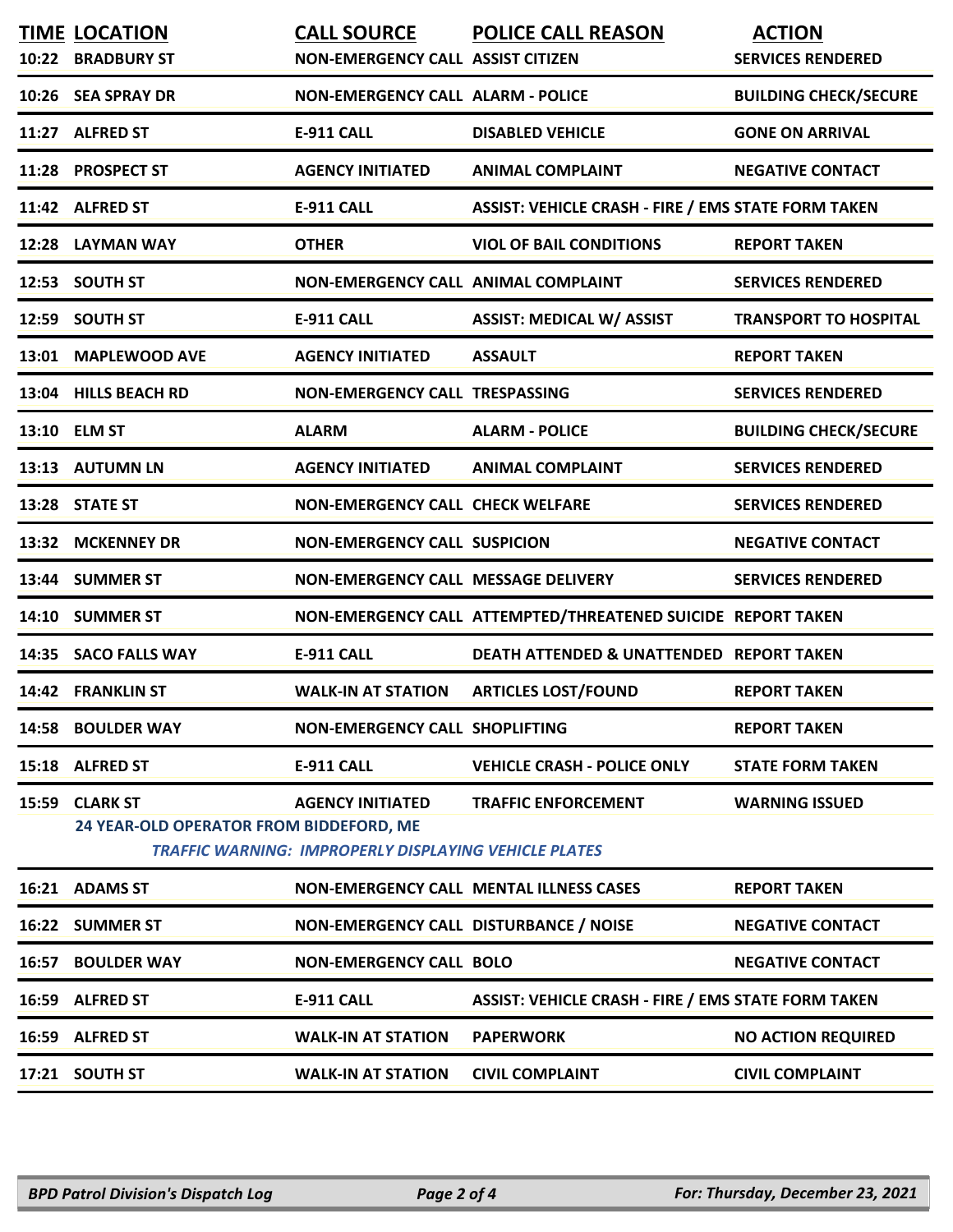|       | <b>TIME LOCATION</b><br>17:29 ELM ST                                    | NON-EMERGENCY CALL SHOPLIFTING<br><b>CHARGE: THEFT BY UNAUTHORIZED TAKING OR TRANSFER</b>                                           | <b>CALL SOURCE POLICE CALL REASON</b><br>DEFENDANT: HAYDEN THOMAS WUBBENHORST  AGE: 24  RESIDENT OF: BIDDEFORD, ME | <b>ACTION</b><br><b>SUMMONS ISSUED</b> |
|-------|-------------------------------------------------------------------------|-------------------------------------------------------------------------------------------------------------------------------------|--------------------------------------------------------------------------------------------------------------------|----------------------------------------|
|       | 18:02 MARINER WAY                                                       |                                                                                                                                     | NON-EMERGENCY CALL VEHICLE CRASH - POLICE ONLY                                                                     | <b>SERVICES RENDERED</b>               |
|       | 18:05 SOUTH ST + KOSSUTH ST                                             | NON-EMERGENCY CALL PARKING COMPLAINT                                                                                                |                                                                                                                    | <b>SERVICES RENDERED</b>               |
|       | 18:10 ELM ST                                                            | <b>NON-EMERGENCY CALL BOLO</b>                                                                                                      |                                                                                                                    | <b>WARNING ISSUED</b>                  |
|       | 18:44 OAK ST + VINE ST<br><b>CHARGE: VIOLATING CONDITION OF RELEASE</b> | <b>CHARGE: OPERATING WHILE LICENSE SUSPENDED OR REVOKED-OUI</b><br><b>CHARGE: THEFT BY UNAUTHORIZED TAKING OR TRANSFER (FELONY)</b> | AGENCY INITIATED TRAFFIC ENFORCEMENT<br>DEFENDANT: ALEXIS NADINE IRVING  AGE: 28  RESIDENT OF: BIDDEFORD, ME       | <b>SUMMONS ISSUED</b>                  |
|       | 18:48 GRANITE ST                                                        | <b>E-911 CALL</b>                                                                                                                   | <b>DOMESTIC COMPLAINTS</b>                                                                                         | <b>REPORT TAKEN</b>                    |
|       | 19:02 ELM ST                                                            | <b>NON-EMERGENCY CALL BOLO</b>                                                                                                      |                                                                                                                    | <b>NEGATIVE CONTACT</b>                |
|       | 19:07 GRANITE ST                                                        | <b>AGENCY INITIATED</b>                                                                                                             | <b>DISTURBANCE / NOISE</b>                                                                                         | <b>REPORT TAKEN</b>                    |
|       | 19:12 MT PLEASANT ST + SOUTH ST E-911 CALL                              |                                                                                                                                     | <b>VEHICLE CRASH - POLICE ONLY</b>                                                                                 | <b>STATE FORM TAKEN</b>                |
|       | 19:14 ELM ST                                                            | NON-EMERGENCY CALL SHOPLIFTING                                                                                                      |                                                                                                                    | <b>REPORT TAKEN</b>                    |
|       | 19:55 DUPONT AVE                                                        | NON-EMERGENCY CALL DISTURBANCE / NOISE                                                                                              |                                                                                                                    | <b>NEGATIVE CONTACT</b>                |
|       | 19:57 ELM ST<br><b>61 YEAR-OLD OPERATOR FROM HARRISONBURG, VA</b>       | <b>AGENCY INITIATED</b><br><b>TRAFFIC WARNING: FAILING TO OBEY RED TRAFFIC LIGHT</b>                                                | <b>TRAFFIC ENFORCEMENT</b>                                                                                         | <b>WARNING ISSUED</b>                  |
|       | 21:16 POOL ST + CLIFFORD ST<br>56 YEAR-OLD OPERATOR FROM BIDDEFORD, ME  | <b>AGENCY INITIATED</b><br><b>TRAFFIC WARNING: SPEEDING 10-14 MPH OVER LIMIT</b>                                                    | <b>TRAFFIC ENFORCEMENT</b>                                                                                         | <b>WARNING ISSUED</b>                  |
|       | 21:22 POOL ST<br>34 YEAR-OLD OPERATOR FROM WAYLAND, MA                  | <b>AGENCY INITIATED</b><br><b>TRAFFIC WARNING: SPEEDING 10-14 MPH OVER LIMIT</b>                                                    | <b>TRAFFIC ENFORCEMENT</b>                                                                                         | <b>WARNING ISSUED</b>                  |
|       | 21:30 ALFRED ST                                                         | <b>AGENCY INITIATED</b>                                                                                                             | <b>ARTICLES LOST/FOUND</b>                                                                                         | <b>REPORT TAKEN</b>                    |
|       | 22:02 MEDICAL CENTER DR                                                 | <b>AGENCY INITIATED</b>                                                                                                             | <b>OUT FOR FOLLOW UP</b>                                                                                           | <b>SERVICES RENDERED</b>               |
| 22:07 | <b>MEDICAL CENTER DR</b>                                                | <b>AGENCY INITIATED</b>                                                                                                             | <b>OUT FOR FOLLOW UP</b>                                                                                           | <b>SERVICES RENDERED</b>               |
|       | 23:13 ALFRED ST + BARRA RD<br>21 YEAR-OLD OPERATOR FROM SACO, ME        | <b>AGENCY INITIATED</b>                                                                                                             | <b>TRAFFIC ENFORCEMENT</b><br><b>TRAFFIC WARNING: OPERATING WITHOUT HEADLIGHTS AFTER DARK</b>                      | <b>WARNING ISSUED</b>                  |
|       | 23:16 HILL ST + ACORN ST<br>19 YEAR-OLD OPERATOR FROM BIDDEFORD, ME     | <b>AGENCY INITIATED</b>                                                                                                             | <b>TRAFFIC ENFORCEMENT</b><br><b>TRAFFIC WARNING: OPERATING VEHICLE WITH INADEQUATE REAR LIGHTS</b>                | <b>WARNING ISSUED</b>                  |